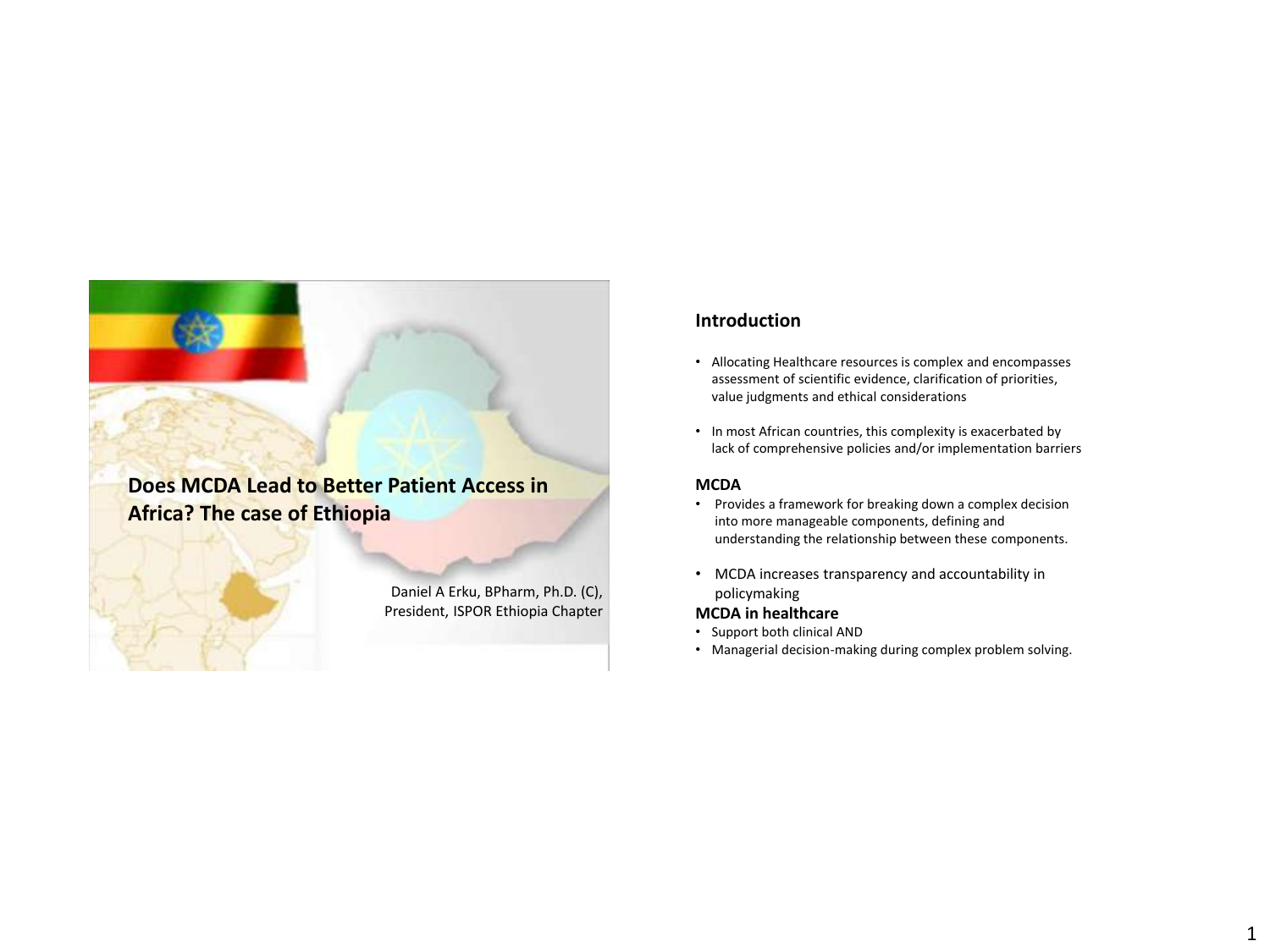## Application of MCDA: Ethiopia's road to Universal Health Coverage

- Overview of healthcare financing in Ethiopia
- HTA in Ethiopia
- Health policy in Ethiopia is in transition from Millennium Development Goals (MDGs) to the more ambitious Sustainable Development Goals (SDGs)
- UHC is at the centre of the policy change

#### **Ethiopia's Essential Health Services Packages (EHSP) 2005:**

Health Extension Program (**HEP**)

## Proposed revision of EHSP

#### Rationale

- 1. Value for money
- 2. Equity and fairness, and
- 3. Financial risk protection

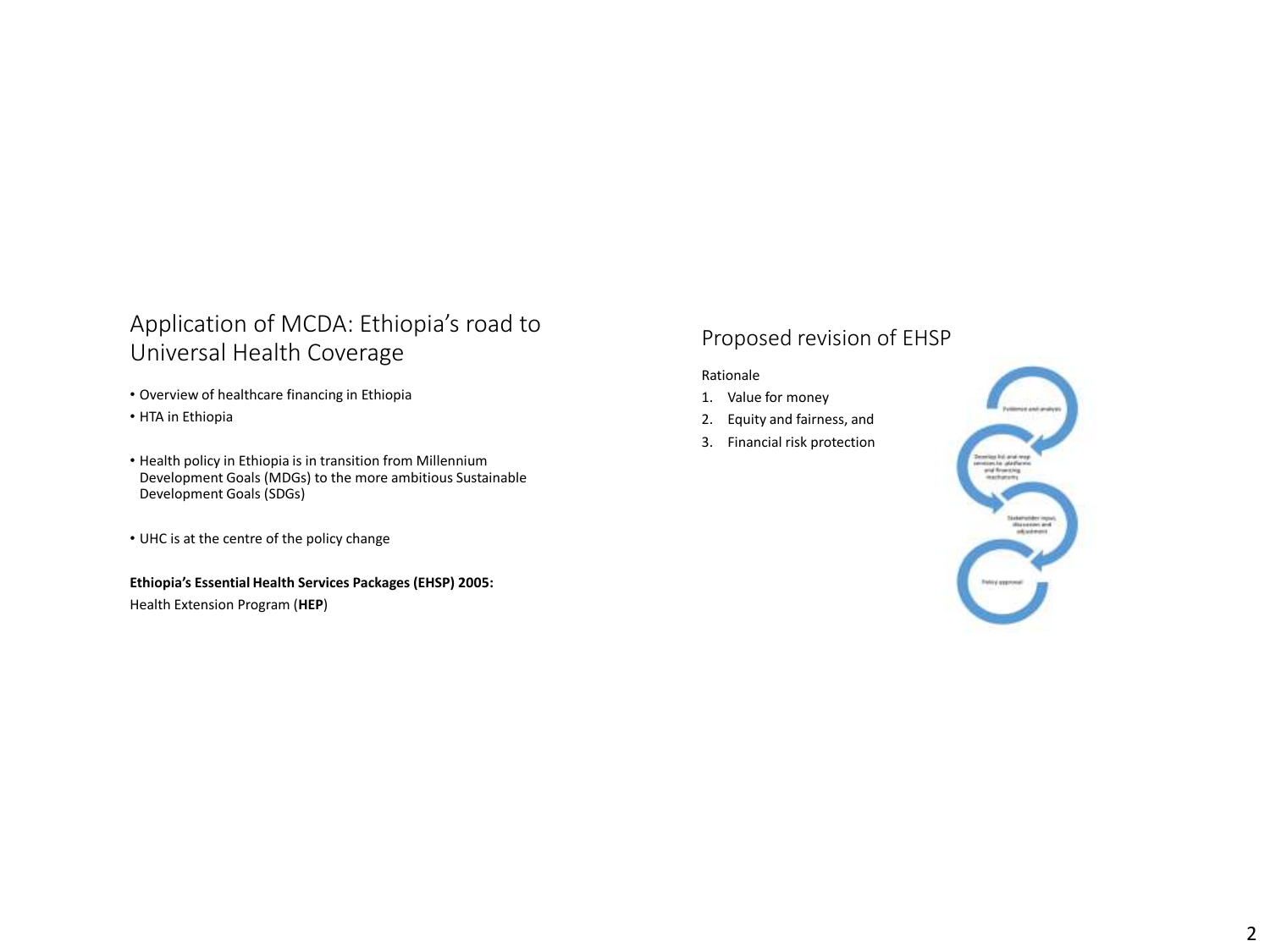## The role of MCDA: Revising EHSP MELL CONTERNATION Review of MCDA: Revising EHSP



- Ethiopia's current policies on health priorities considers a number of important criteria, but in Ad hoc fashion. This could lead to
	- Lack of transparency in the decision making process
	- Evidence on all criteria is not always available
	- Criteria are not equally important and may conflict with each other